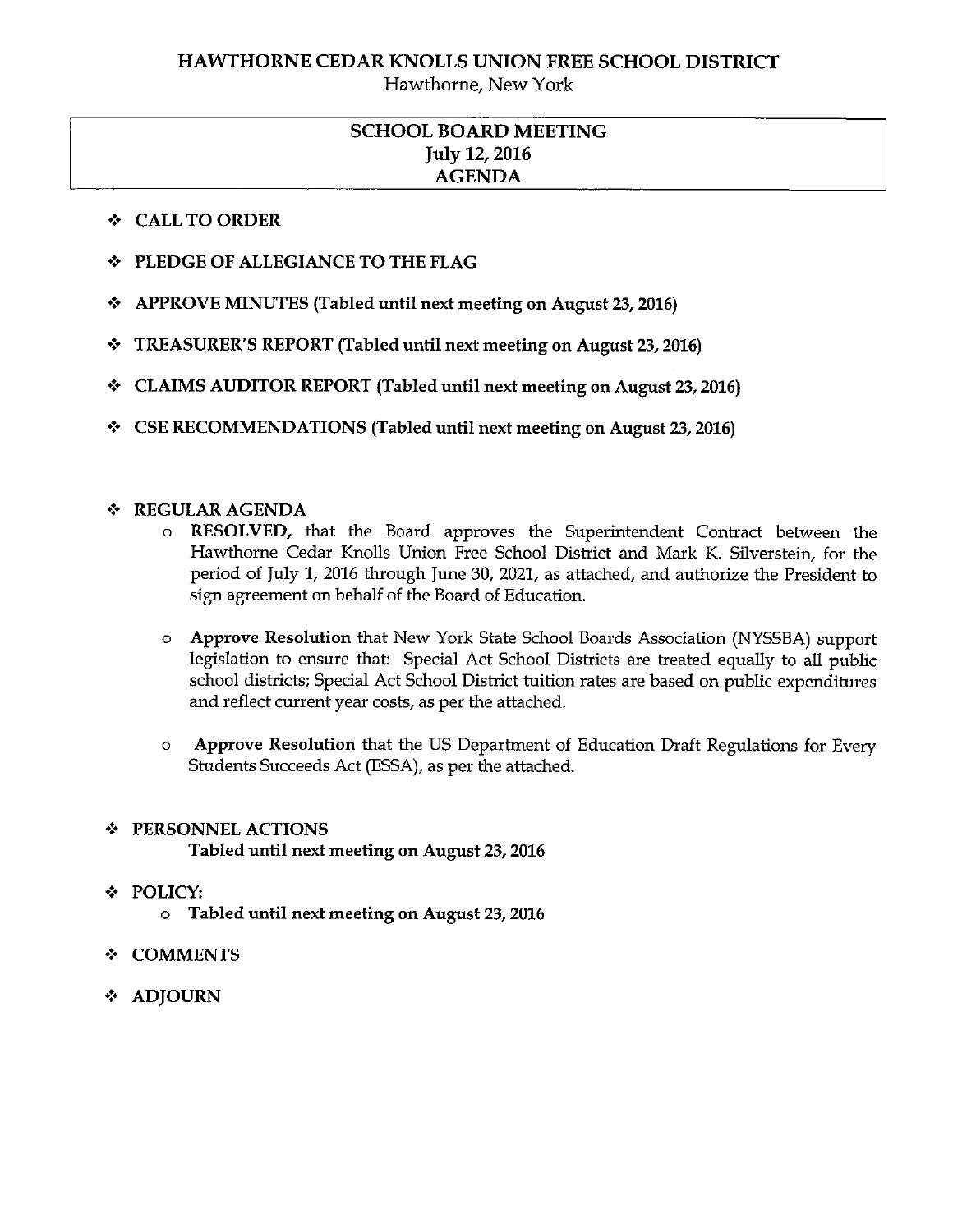# HAWTHORNE CEDAR KNOLLS UNION FREE SCHOOL DISTRICT 226 Linda Avenue, Hawthorne, New York 10532-3795

#### Resolved that NYSSBA (New York State School Boards Association) support legislation to ensure that:

#### Special Act School Districts are treated equally to all public school districts; Special Act Schools District tuition rates are based on public expenditures and reflect current year costs.

#### Rationale:

Special Act Public School Districts (SASD's) are public school districts created by special action of the state legislature for the purpose of providing education and related services to students with disabilitiesphysical, emotional and/or cognitive. The ten Special Act Districts in NYS serve some of the neediest students in our state, many of whom are placed in these schools as the last option available in the continuum of services. The students also include those at Mt. Pleasant Blythedale UFSD who are recovering from life-threatening illnesses or surgeries.

This current system is unsustainable. Over the past few years, 10 SASD's have been forced to close (half of the original number), leaving fewer and fewer viable options for New York State's neediest students.

Despite being public school districts, the methodology to calculate SASD tuition rates is the same as that used for non-public schools. Yet, unlike private schools, SASD's have additional public school expenses in order to: comply with all federal and state regulations; meet all mandates; adhere to NYS curriculum standards, assessments and graduation requirements; make NYS ERS and TRS contributions; and hire NYS certified faculty. At the same time, SASD's have been closed out of most NYS aid categories, and cannot access many of the funding sources available to public school districts (such as Medicaid funding, textbook and library aid, academic intervention, etc.)

It is also imperative that the authority of governance for SASD's, like all local school districts, remain with the local school board. Special Act school districts consistently must be treated the same as all other NY public school districts, and not as residential treatment centers.

All SASD tuition rates should be based on public education tuition expenses and reflect current year costs. Currently, the tuition formula is based on costs from two years ago, and thus does not reflect current costs, staffing requirements, and mandates. The current system is chaotic, unpredictable and punitive to children. These students are high risk and underserved, yet, given the tuition formula, it is impossible to provide the minimally required academic programs and services for a sound basic education.

Without adequate funding to support these students on the path to high school graduation, we risk them becoming unproductive citizens who will burden our public welfare and criminal justice systems for decades. It is imperative that Special Act School Districts be adequately funded now, or we will all face a higher cost to society in the future.

Signed by Date



A Special Act Public School District Created by the New York State Legislature in 1939